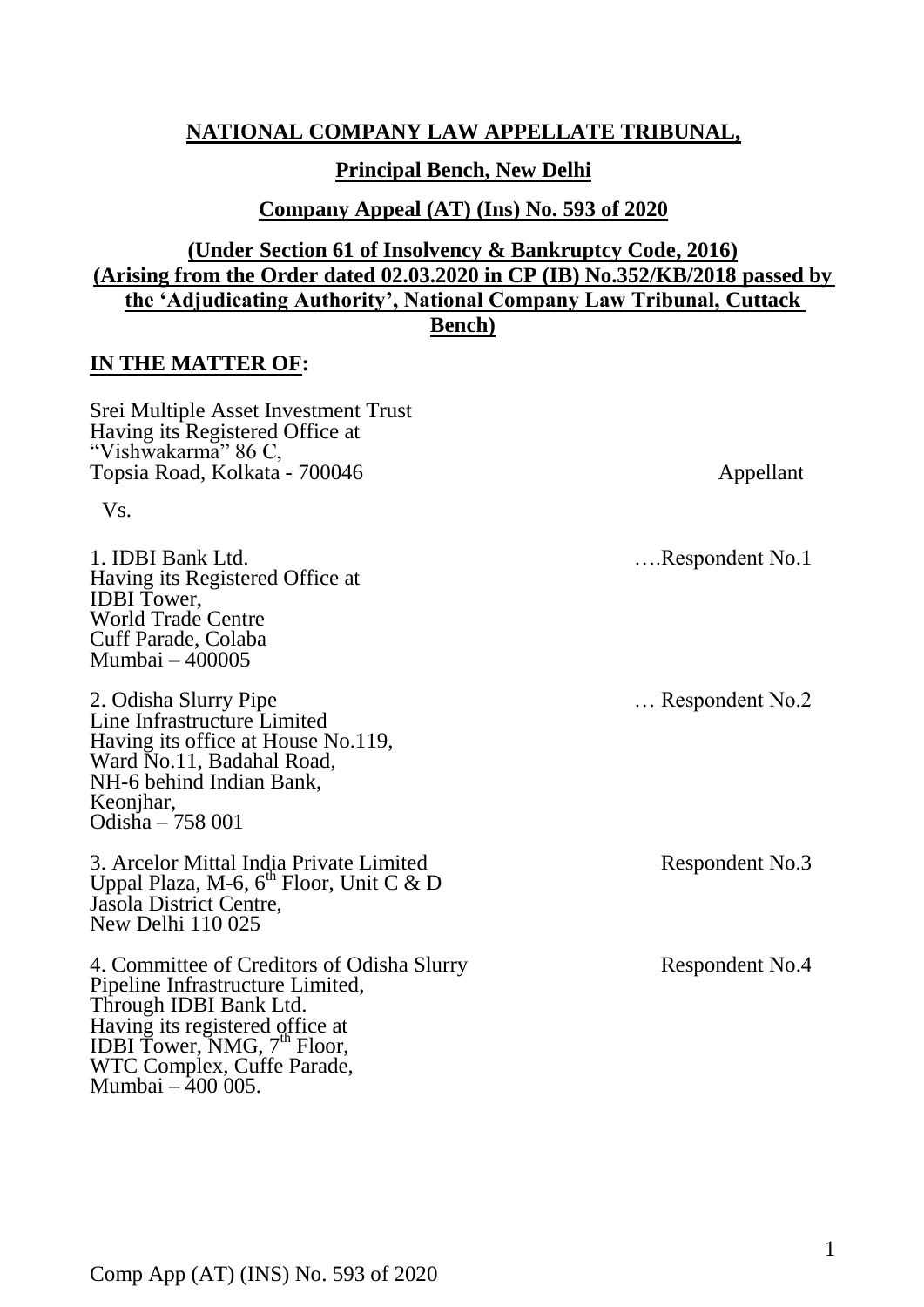## **Present:**

| For Appellant:   | Mr. Arijit Mazumdar, Mr. Shambo Nandy and<br>Akanksha Kaushik, Advocates                                                                                                             |
|------------------|--------------------------------------------------------------------------------------------------------------------------------------------------------------------------------------|
| For Respondents: | Mr. Ramji Srinivasan, Sr. Advocate with Mr. Deep Roy<br>and Mr. Rony O John, Mr. Piyush Swami, Mr. Dhaval<br>Savla, Mr. Arshdeep Singh, Advocates for R-1.                           |
|                  | Mr. Arun Kathpalia, Sr. Advocate with Mr. Suommo<br>Biswas, Ms. Prabh Simran Kaur, Mr. Parth Gokhale,<br>Mr. Siddhant Kant, Advocates for $R-2$ (CoC).<br>Ms. Shrishti Agnihotri, RP |
|                  | Mr. Neeraj K Kaul, Sr. Advocate with Mr. Vishal<br>Gehrana, Mr. Naman Singh Bagga, Advocates for R-3.                                                                                |

# **JUDGMENT (VIRTUAL MODE)**

## **CA (AT) (INS) 593 of 2020**

# **Coram: Mr. Justice Jarat Kumar Jain Member (J) Mr. Kanthi Narahari Member (T)**

### **Per: Kanthi Narahari Member (T)**

The present Appeal is filed against the order dated 02.03.2020 in CA No.188 of 2019 in TP No.41 of 2019 in CP No.352 of 2018 passed by the Adjudicating Authority (NCLT, Cuttack Bench) whereby the Adjudicating Authority allowed the above CA and approved the Resolution Plan of the  $3<sup>rd</sup>$  Respondent herein as per Section 31(1) of the I&B Code, 2016. Aggrieved by the same, the Appellant preferred the present Appeal.

### **Appellant's Submissions**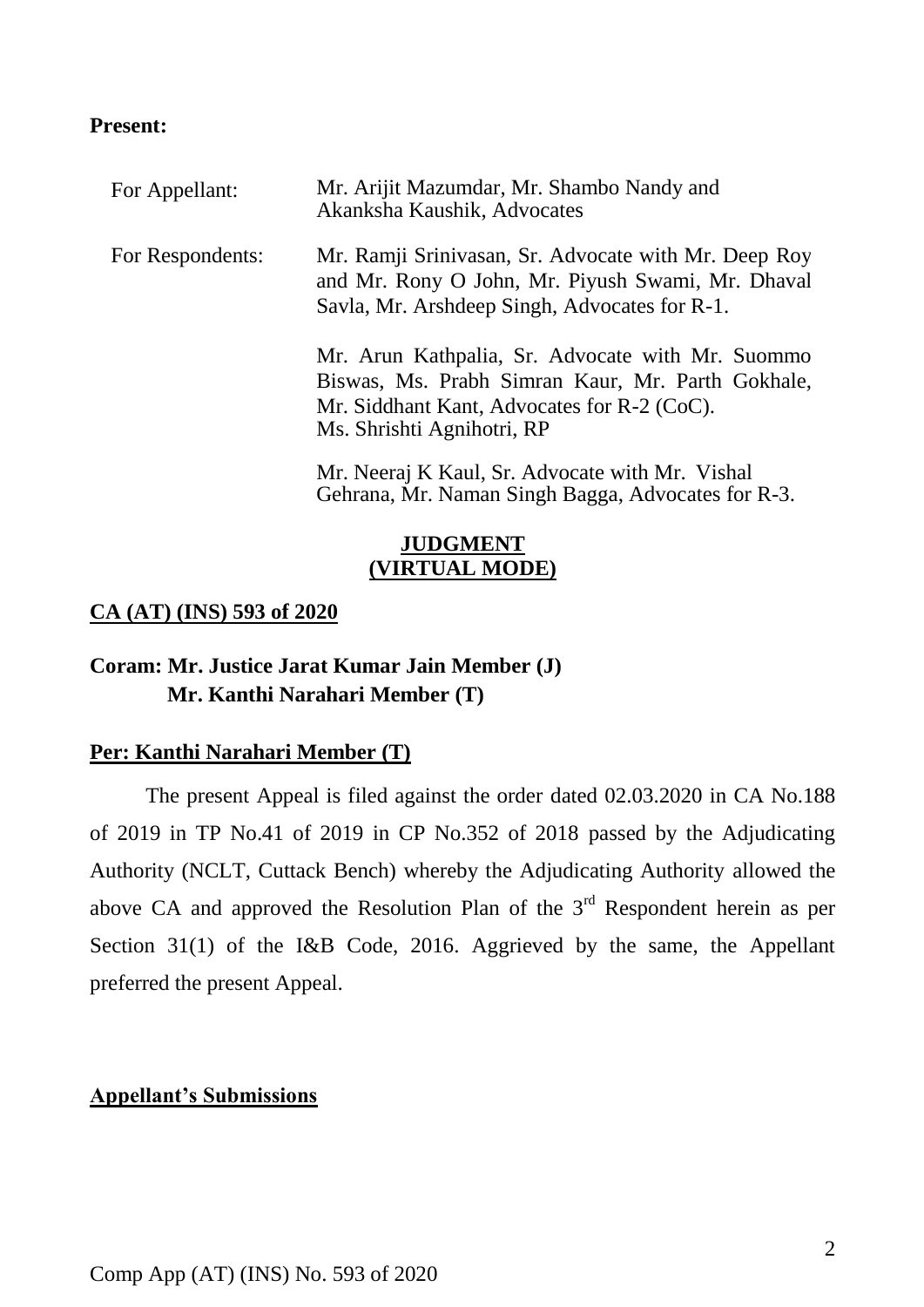1. Mr. Arijit Mazumdar, Learned Counsel appeared for the Appellant submitted the brief facts.

2. The Learned Counsel appearing for the Appellant submitted that the Appellant is a Trust registered under the Indian Trusts Act,1882 and registered as category-II Alternative Investment Fund under the SEBI Regulations, 2016. It is a privately pooled investment vehicle which collects funds from its investors and invest such funds in accordance with the define Investment Policy for the benefit of all its Investors. The investments are made through various schemes floated by the Appellant from the time to time. The IGOF India Growth Opportunity Fund is one of such schemes which is a shareholder of the  $2<sup>nd</sup>$  Respondent Corporate Debtor. The Appellant is a Financial Service Provider within the meaning of Section 3(17) of I&B Code, 2016.

3. It is submitted that the Appellant invested an amount of Rs.60 Crore for acquiring 60 lakhs equity shares of the Respondent No.2 Company and accordingly Shares Subscription Agreements dated 28.03.2015 and 15.05.2016 was executed by and between the Appellant and the  $2<sup>nd</sup>$  Respondent. The Essar is another shareholder of the Corporate Debtor, which has subscribed to Compulsorily Convertible Debentures (CCDs) the Principal value of which was Rs.50.01 Crores.

4. It is submitted that CIRP was initiated against the  $2<sup>nd</sup>$  Respondent vide Order dated  $14.05.2019$  and declared moratorium, at the instance of the  $1<sup>st</sup>$ 

#### Comp App (AT) (INS) No. 593 of 2020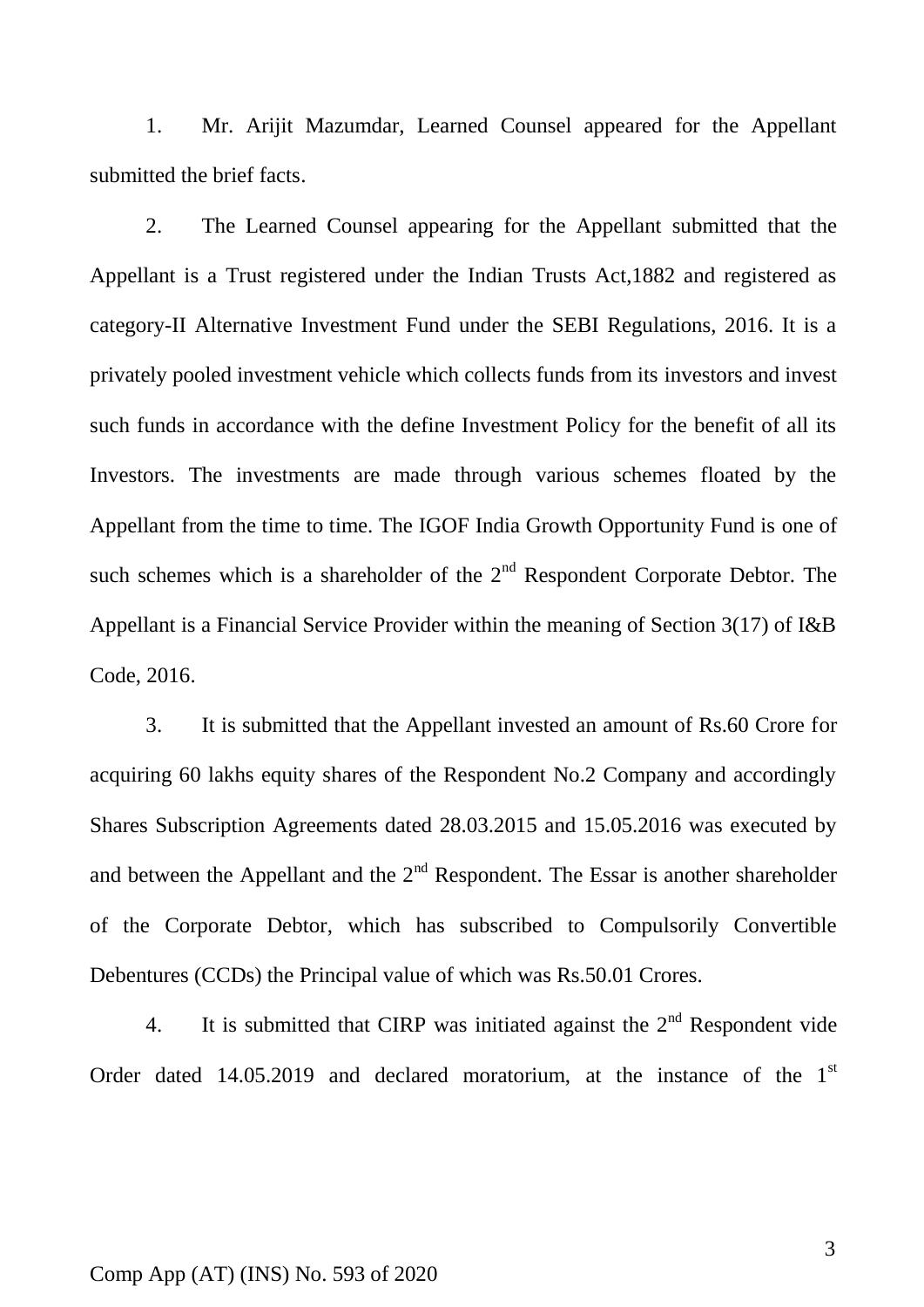Respondent who is a Financial Creditor of the  $2<sup>nd</sup>$  Respondent.

5. It is submitted that the main Asset of the Corporate Debtor is Pipeline and as per the Business Transfer Agreement the sale of Pipeline transferred from Essar to the  $2<sup>nd</sup>$  Respondent herein. Subsequent to Business Transfer Agreement the parties have entered a Right to Use Agreement dated 30.03.2015 executed by and between the  $2<sup>nd</sup>$  Respondent and Essar under which Essar undertook to pay usage charge of Rs.600/MT for an allocated capacity of 10 Million tons per annum for use of the Pipeline, thereby yielding a revenue of Rs.600 Crores per annum.

6. It is submitted that based on the aforesaid representation the appellant agreed to invest an amount of Rs.60 crore for acquiring 60 lakhs equity shares of the 2<sup>nd</sup> Respondent and accordingly a Share Subscription Agreements dated 15.03.2015 and 28.052.015 was executed by and between the Appellant and the  $2<sup>nd</sup>$  Respondent.

7. While so, the said Business Transfer Agreement dated 27.02.2015 executed by and between Essar and OSPIL for sale of Business undertaking was cancelled vide Deed of Cancellation dated 24.06.2016 and un-winded. The said cancellation of Business Transfer Agreement has been challenged by the SREI Finance Investment Ltd. (SFIL) by filing suit being T.S.No.177 of 2016 in the Court of Learned Civil Judge, Senior Division, Sealdah (Title Suit) praying for decree for declaration that the Deed of Cancellation dated 24.06.2016 is null and void and sought perpetual injunction restraining  $2<sup>nd</sup>$  Respondent and Essar from giving any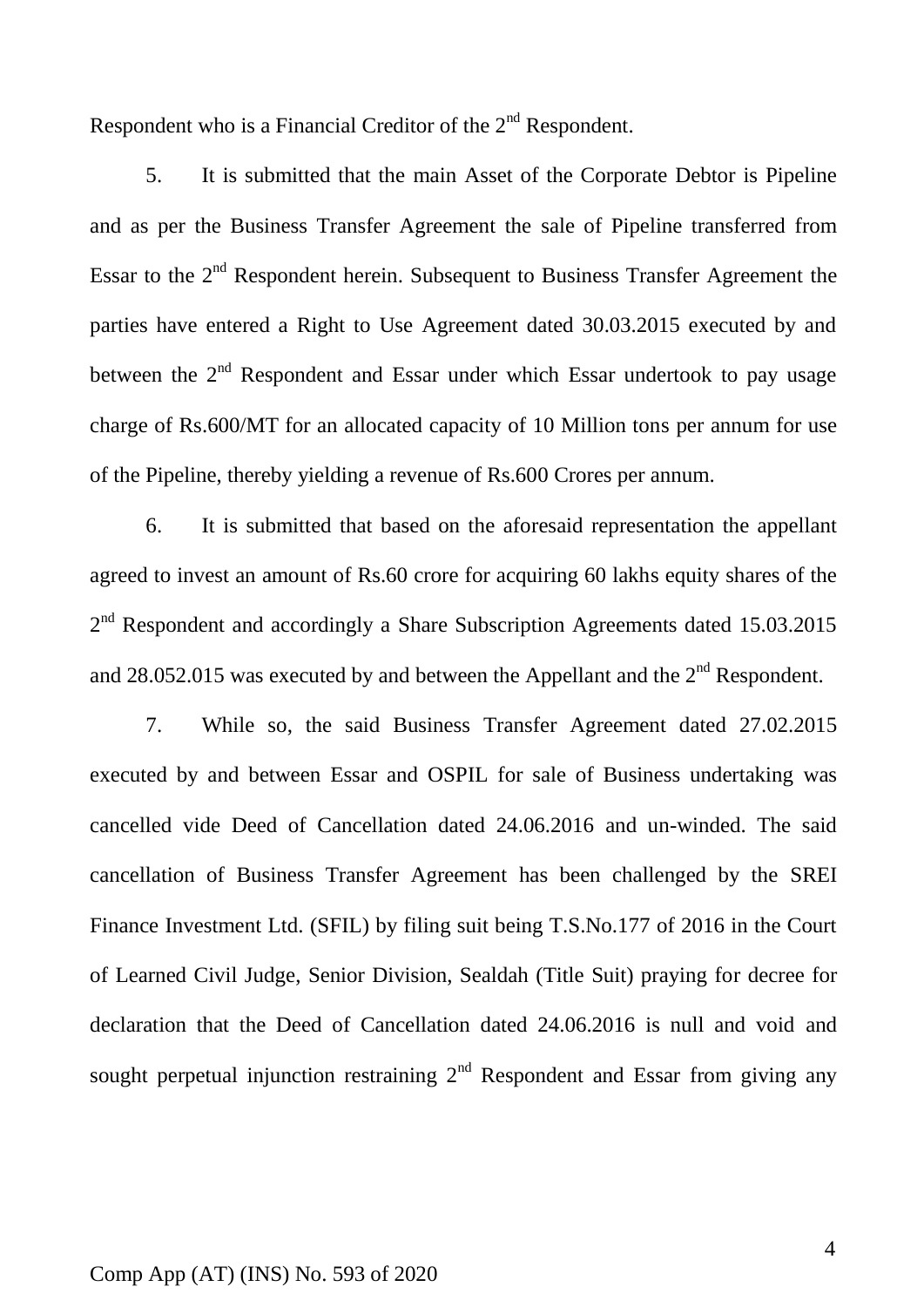effect to instrument unwinding the sale of the pipeline contained in the Business Transfer Agreement.

8. It is submitted that the  $3<sup>rd</sup>$  Respondent (AMIPL) herein is the Successful Resolution Applicant for Essar Steel India Ltd. and the Resolution Plan of the 3rd Respondent has been approved on 08.03.2019 by the Learned Adjudicating Authority, Ahmedabad. It is submitted that after the Judgment of the Hon'ble Supreme Court in Essar Insolvency matter on  $15.11.2019$ , the  $3<sup>rd</sup>$  Respondent concluded the complete acquisition of Essar on 16.12.2019 by extinguishing the existing Share Capital of Essar. As per Essar's own statement in the recently filed Financial Statement, the  $3<sup>rd</sup>$  Respondent in its nominee now hold 100% of its shareholding thus, making it a wholly owned subsidiary of  $3<sup>rd</sup>$  Respondent (AMIPL).

9. It is submitted that Essar is also a shareholder of  $2<sup>nd</sup>$  Respondent (OSPIL) the Corporate Debtor holding  $30.2\%$  shareholding and the  $2<sup>nd</sup>$  Respondent being under CIRP is an undischarged insolvent. Therefore, the  $3<sup>rd</sup>$  Respondent is ineligible to be a Resolution applicant of OSPIL as it is barred under Section 29A (a) read with 29A (j) of the Code read with explanation 1 (iii) thereof thereby making  $3<sup>rd</sup>$ Respondent a connected person to Essar.

10. It is submitted that the  $3<sup>rd</sup>$  Respondent is also a Successful Resolution Applicant of the Corporate Debtor i.e.  $2<sup>nd</sup>$  Respondent herein. However, the Learned Adjudicating Authority approved the resolution plan of  $3<sup>rd</sup>$  Respondent relying only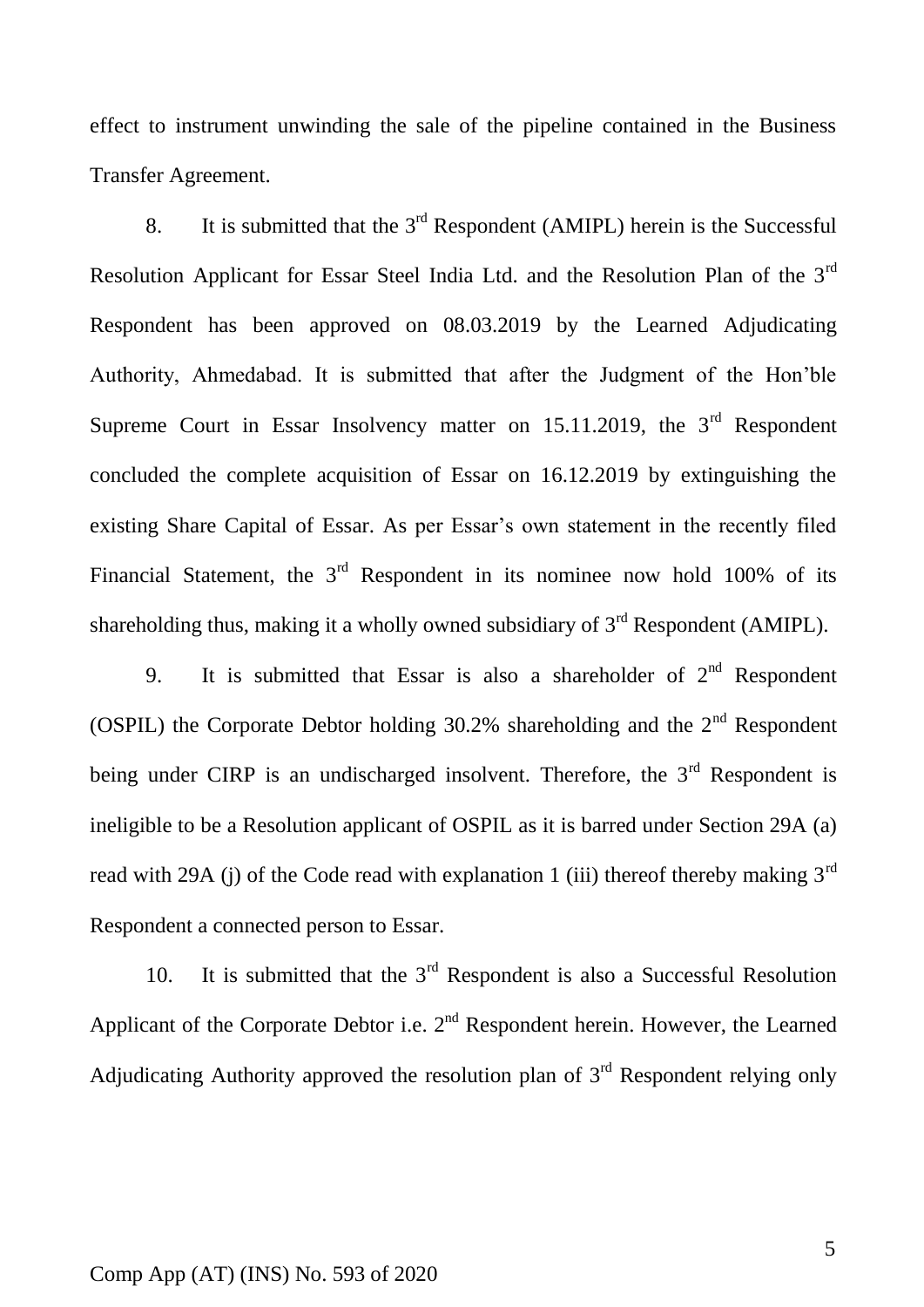on the basis of 3rd Respondent's Affidavit dated 29.11.2019 wherein it has affirmed that it is eligible under Section 29A of the Code to submit the Resolution Plan for  $2^{nd}$ Respondent. It is submitted that neither Resolution Professional nor the Resolution applicant disclosed to the Learned Adjudicating Authority about the ineligibility of 3<sup>rd</sup> Respondent when the application filed by the Resolution Professional under Section 30(6) of the Code.

11. As stated supra, the shares of the  $2<sup>nd</sup>$  Respondent are held by the Appellant constituting 69.8% and Essar constituting 30.2%. However, the Resolution Plan discriminates between the two shareholders as it pays NIL amount to the Appellant whereas it proposes to pay Essar 100% of its amount invested in Compulsory Convertible Debentures (CCD's) by treating it as Financial Debt, whereas the settled law is that CCD's are equity.

12. It is submitted that from 08.03.2019, the Essar is effectively under the management of  $3<sup>rd</sup>$  Respondent and it has become its wholly owned subsidiary. Under the Resolution Plan the  $3<sup>rd</sup>$  Respondent seeks to pay an amount of Rs. 501.01 Crores to Essar which signifies that the  $3<sup>rd</sup>$  Respondent is in effect paying Rs.501.01 Crores to itself.

13. In view of Business Transfer Agreement and Right to Use Agreement the Corporate Debtor ought to have yielded a Revenue in excess of Rs.600 Crores per annum to it. Basing on promising income potential the Corporate Debtor mobilized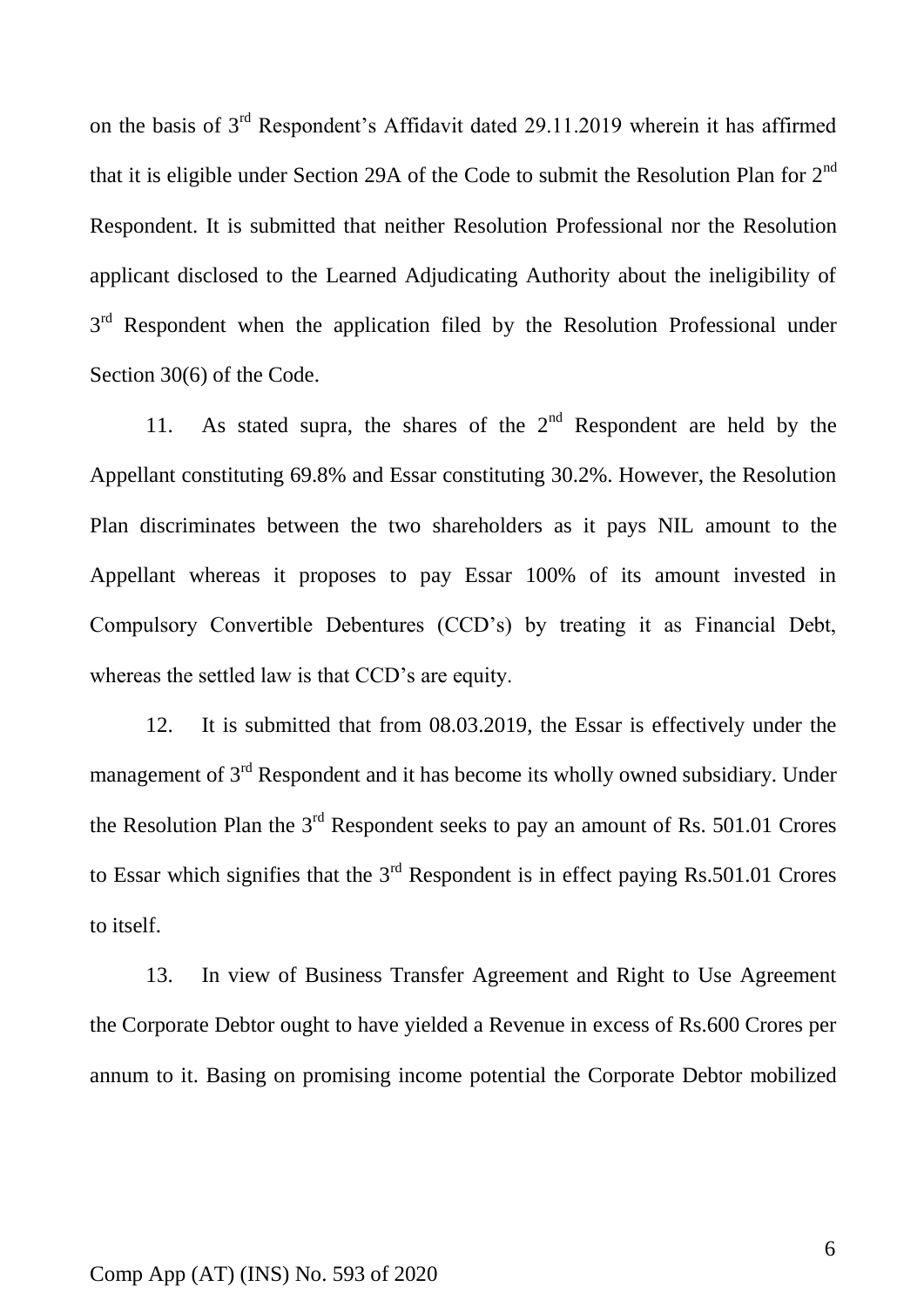funds including from the Appellant for funding the purchase consideration. The Corporate Debtor is entitled to recover over Rs.1800 Crores under RTU Agreement form Essar and the  $3<sup>rd</sup>$  Respondent is obligated to make such payments being CIRP costs under insolvency process of Essar.

14. The Learned Counsel in the Grounds of Appeal submitted that the Learned Adjudicating Authority ignored the fact that the  $3<sup>rd</sup>$  Respondent is a connected person of Essar which is a shareholder of OSPIL and undischarged insolvent. The Learned Adjudicating Authority approved the resolution plan of  $3<sup>rd</sup>$ Respondent relying on the basis of its affidavit dated 29.11.2019, wherein it has affirmed that it is eligible under Section 29A of the Code to submit the Resolution Plan for 2<sup>nd</sup> Respondent.

15. In view of the reasons as stated above, the Learned Counsel prayed this Bench to quash and set aside the Impugned Order dated 02.03.2020 passed by the Adjudicating Authority, Cuttack Bench.

#### **SUBMISSIONS OF RESPONDENTS 1 AND 4:**

16. The Learned Senior Counsel appearing for the Respondent submitted that the CIR process of the Corporate Debtor was initiated pursuant to the Order dated 14.05.2019 passed by the Adjudicating Authority in CP/352/2018. After completion of the process as envisaged under law, in terms of Section 25(2)(h) of the Code after having discussions, held the Resolution Plan submitted by the  $3<sup>rd</sup>$ 

#### Comp App (AT) (INS) No. 593 of 2020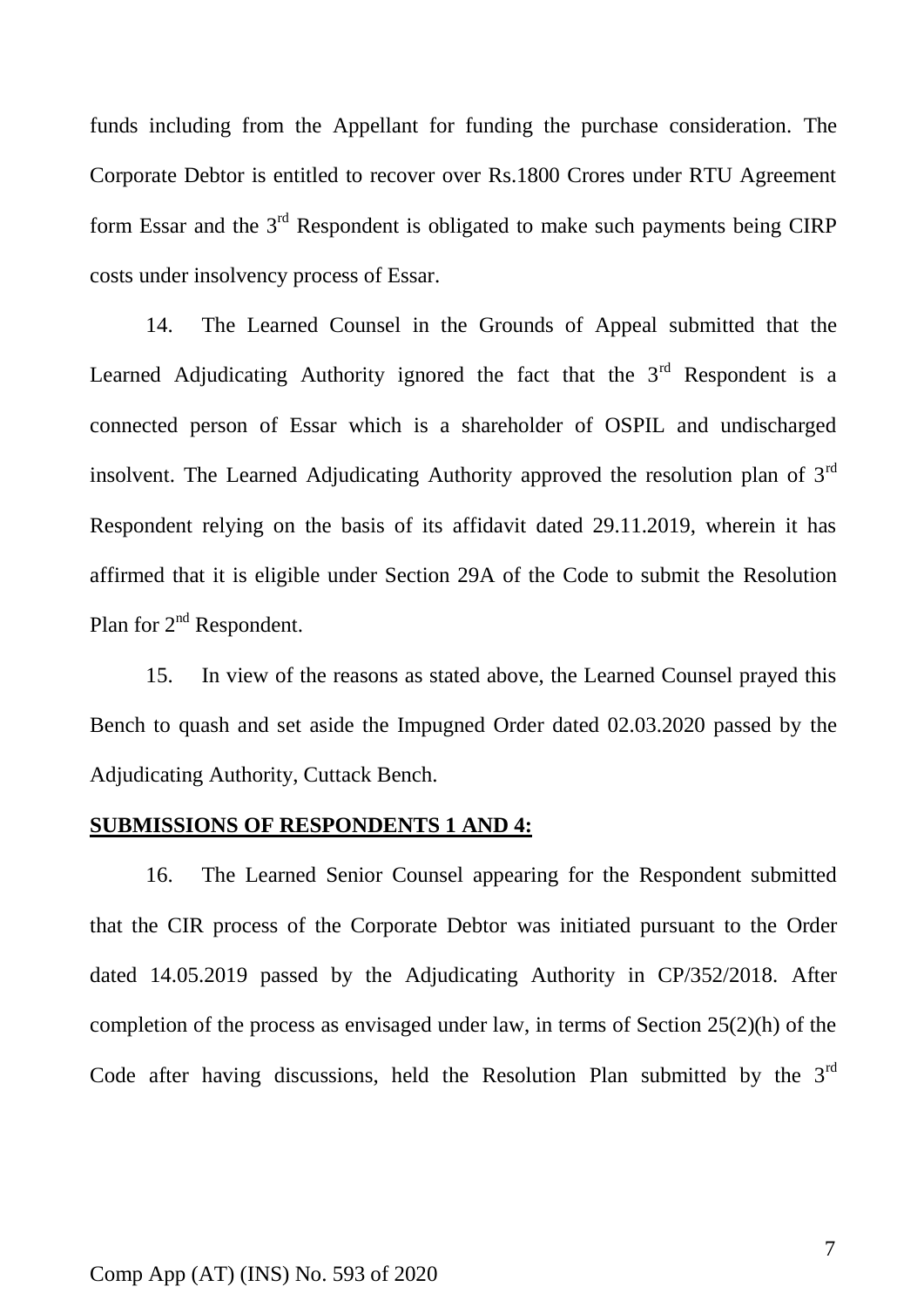Respondent came to be approved by 100% positive vote of COC at its  $8<sup>th</sup>$  meeting held on 06.12.2019. The Plan provided for payment of 100% of the verified and admitted Principal amount due to each financial Creditor of the Corporate Debtor as admitted by the RP.

17. It is submitted that the Appellant had at no point raised any objection to the approved Resolution Plan before the Learned Adjudicating Authority during the proceedings under Section 31 of the Code.

18. On the point of ineligibility of the  $3<sup>rd</sup>$  Respondent to be a Resolution Applicant for the  $2<sup>nd</sup>$  Respondent in terms of Section 29A (a) (j) of the Code owing to its purported relationship with the Corporate Debtor through Arcerol Mittal Nippon Steel India Ltd. (formerly ESIL). It is submitted that the above ineligibility criteria under Section 29A (a) applies only in reference to natural persons and not Corporate persons as there is no concept of an undischarged insolvent in reference to a Corporate person. Insolvency and Liquidation of Corporate persons is dealt with under the provisions of the Code and/or the Companies Act, 2013 (for Liquidation on grounds other than default/commercial grounds). Neither the code nor the Companies Act, 2013 provide for the concept of undischarged insolvent. Therefore, even under the I&B Code, 2016 only an individual can be considered as an undischarged insolvent and therefore, for the said reason, the code specifically uses the terminology Corporate Insolvency Resolution and Liquidation for the purposes of a Corporate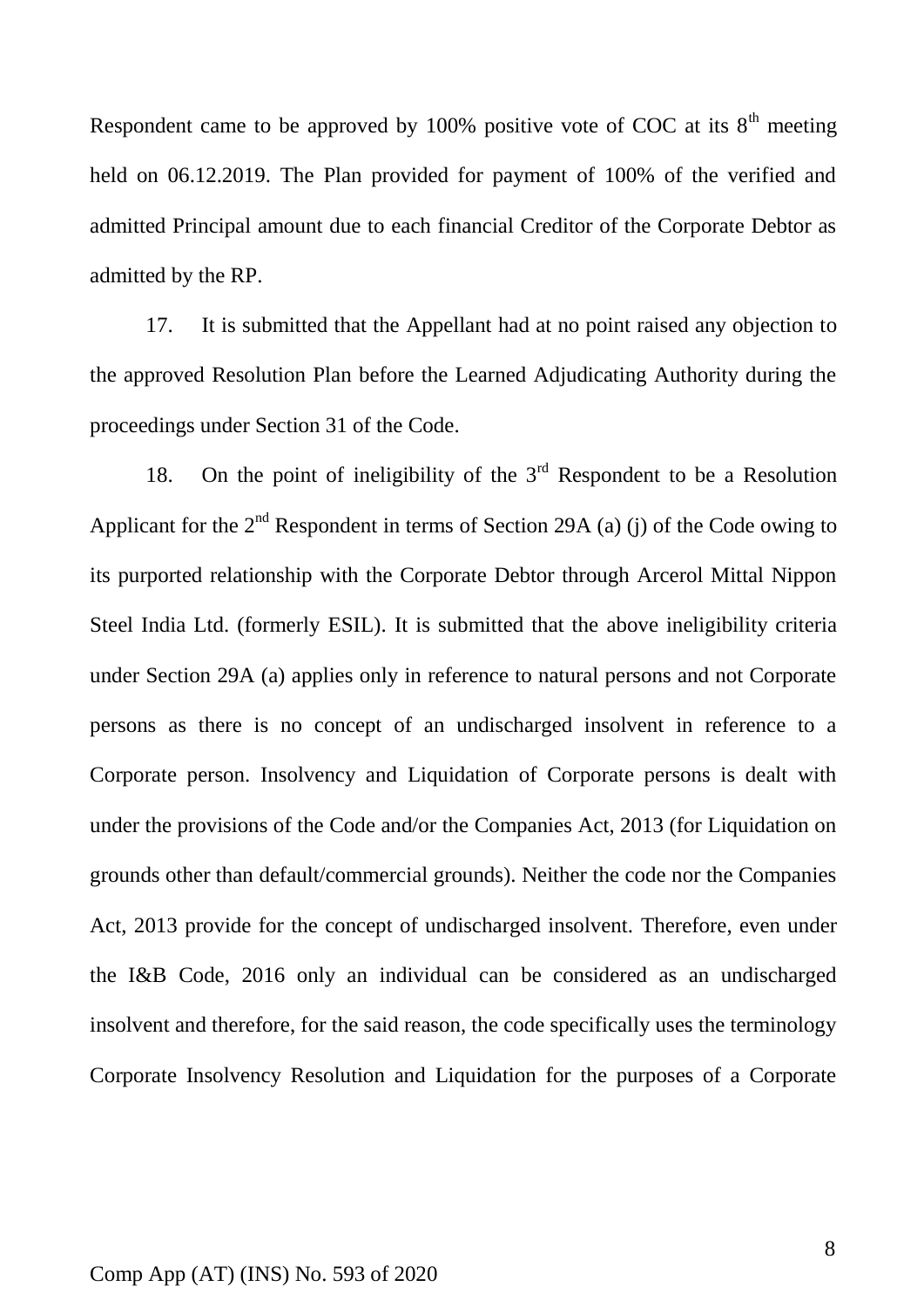person and at no point of time uses the term 'undischarged insolvent' with respect to a Corporate person under the Code.

19. The Learned Counsel appearing for the Respondent submitted that even assuming without admitting that the test of an undischarged insolvent provided under Section 29A (a) can apply to Corporate persons, it could only be those corporate persons whose insolvency Resolution Process has failed resulting in Liquidation of the Corporate Debtor under Section 33 of the Code, prior to liquidation of the Corporate Debtor there is no question of a Corporate being termed as an undischarged insolvent. Therefore, Section 29A (a) does not apply to the facts of present case.

20. The Learned Counsel relied upon the Judgement of the Hon'ble Supreme Court Thampanoor Ravi v Charupara Ravi and Ors. (1999) 8 SCC 74, and the Judgment of this Tribunal in Binani Cements to support his argument.

21. The Learned Counsel further submitted that the  $3<sup>rd</sup>$  Respondent did not own and or control ESIL at the time of submission of the approved Resolution Plan of  $2<sup>nd</sup>$  Respondent. It is submitted that the Hon'ble Supreme Court vide its Judgment dated 15.11.2019 in Committee of Creditors of Essar Steel India Ltd. v Satish Kumar Gupta and Ors. (2019) 16 SCALE 319 disposed of the Appeal and the implementation of Resolution Plan of ESIL and handover of ownership and control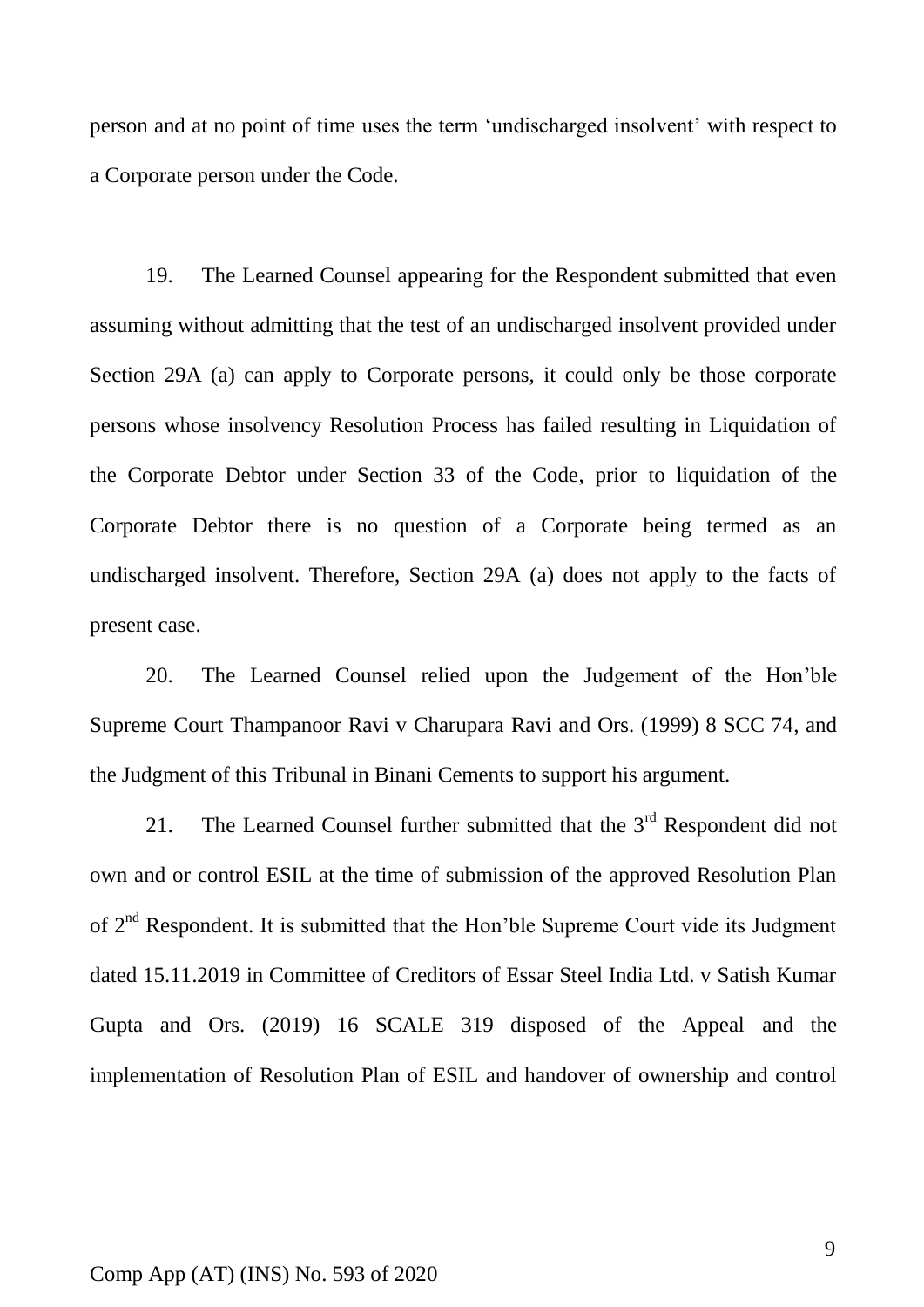of ESIL to 3rd Respondent (AMIPL) occurred only on 16.12.2019. Therefore, it is submitted that the allegation that the  $3<sup>rd</sup>$  Respondent was a connected person of Corporate Debtor owing to its purported ownership control of ESIL since 08.03.2019 has no basis. As stated supra, the  $3<sup>rd</sup>$  Respondent took over the management and control of ESIL on 16.12.2019 whereas the approved Resolution Plan was submitted by the 3<sup>rd</sup> Respondent in respect of Corporate Debtor on 30.11.2019 and approved by the COC by 100% positive vote on 06.12.2019. Therefore, it is submitted that prior to taking over the ESIL the  $3<sup>rd</sup>$  Respondent plan was approved.

22. It is submitted that the entire purpose of Section 29A of the Code is to preclude undesirable persons from participating in the resolution process and not to punish bona fide resolution applicants who are genuinely attempting to revive certain Corporate Debtors. It is submitted that keeping in view the text and object of introducing Section 29A within the four corners of the Code, the  $3<sup>rd</sup>$  Respondent not being an undesirable person who contributed towards the Corporate Debtor would in no manner fall within the ambit of Section 29A of the Code. It is submitted that the intent of this legislation not to penalize genuine resolution applicants only on account of having taken over the distressed debtor under the framework of the code can be deciphered from the  $2<sup>nd</sup>$  Proviso to Section 29A (c) introduced vide the Insolvency and Bankruptcy Code,  $(2^{nd}$  Amendment) Act, 2018 whereby the legislature has clarified that the ineligibility under Section 29A (c) would not be applicable to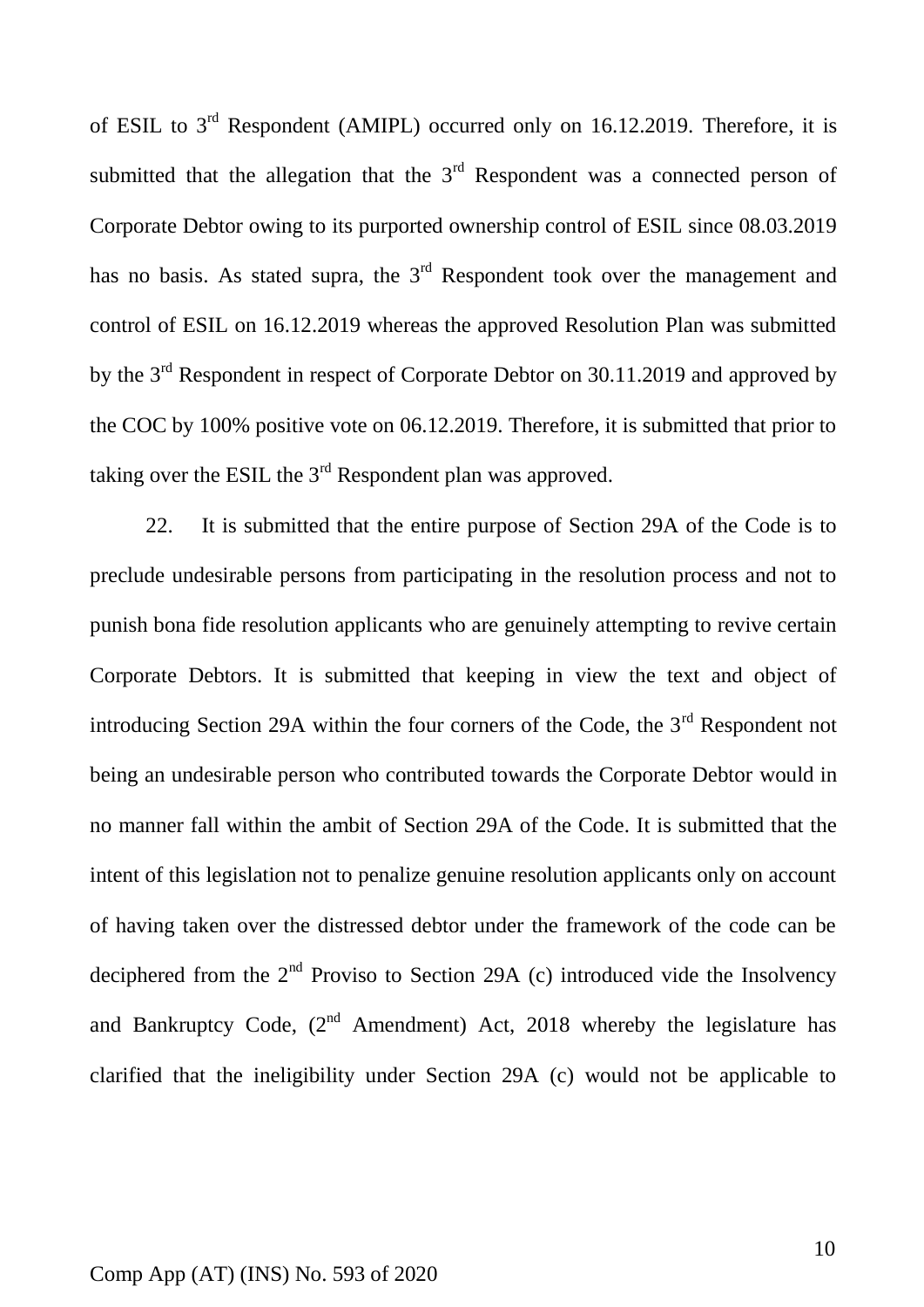Resolution Applicants who acquired a debtor pursuant to a prior Resolution Plan approved under the Code.

23. With regard to the RTU charges the Learned Counsel submitted that the RTU charges had remained due and pending from ESIL to the Corporate Debtor for a substantial period of time prior to the commencement of the CIR Process. During such period the Appellant being the majority shareholder of the Corporate Debtor failed to take any steps whatsoever to ensure that appropriate efforts were made to secure the recovery of the RTU charges due to the Corporate Debtor. Even subsequent to commencement of the CIR process of ESIL on 02.08.2017, the Corporate Debtor in which the Appellant being its majority shareholder failed to file any claim as an Operational Creditor under the statutory Form 'B' with the Resolution Professional of ESIL.

24. It is submitted that the question of the pending RTU charges has no effect whatsoever on the legality or the validity of the approved Resolution Plan.

25. With regard to payment of approximately Rs.501 Crores to ESIL is in accordance with equal treatment accorded to all Financial Creditors. It is submitted that the Resolution Plan has ensured equal treatment to all admitted Financial Debts of the Corporate Debtor by ensuring payment of 100% principal admitted debt of each of the institutional Financial Creditors (Secured and Unsecured), ESIL, PSCL and SIFL.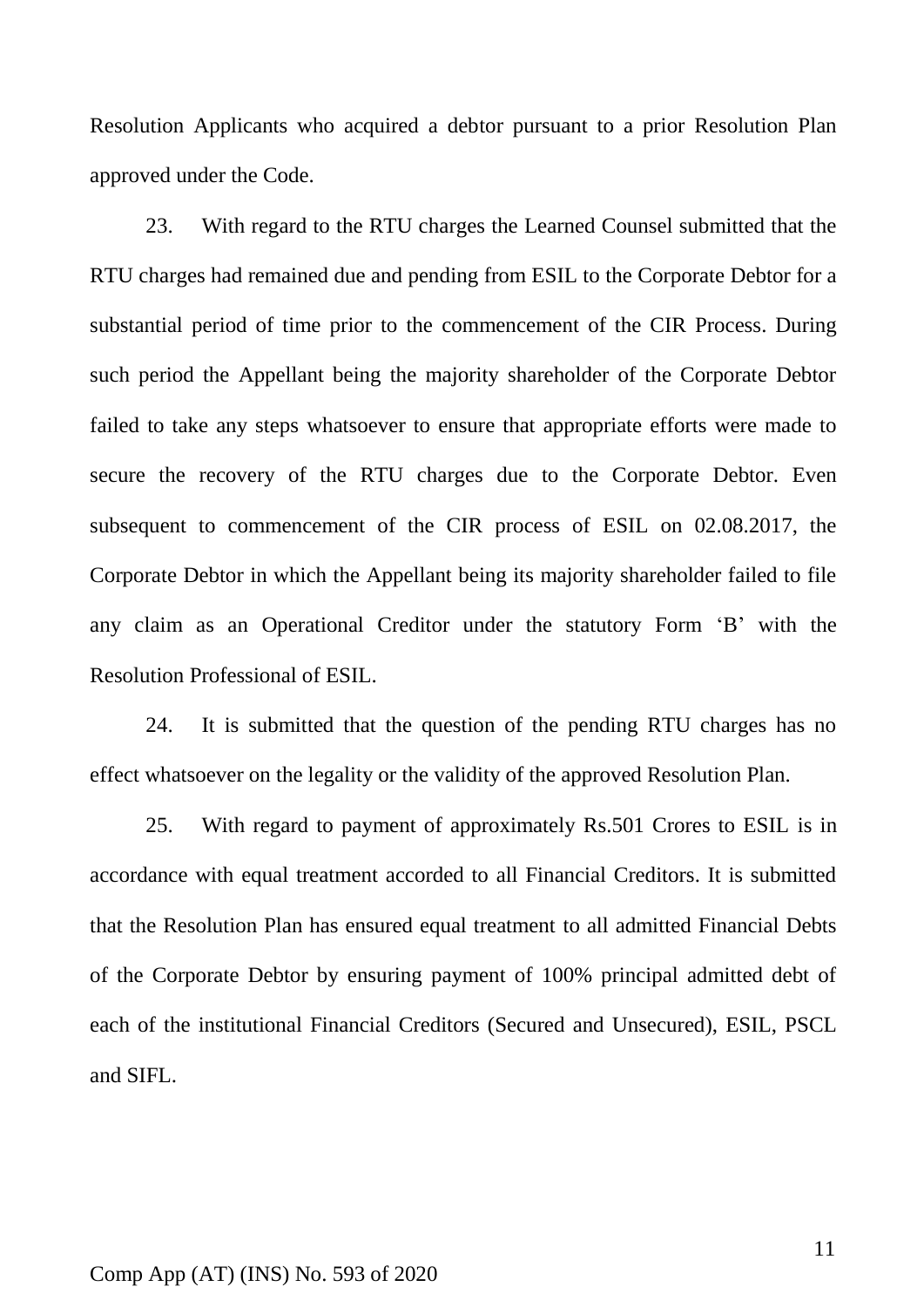26. It is submitted that each company is a separate legal entity and therefore, a separate person in law from its shareholders. Therefore, the contention that by virtue of the approved Resolution Plan the  $3<sup>rd</sup>$  Respondent has sought to make payment to itself is contrary to the Principle of Law.

27. It is submitted that the RP has duly admitted the claim of ESIL arising out of the compulsorily convertible debentures held by it as a Financial Debt and the payment of approximately Rs.501 Crores made to ESIL in terms of the approved Resolution Plan is towards the full and final satisfaction of such Financial Debt held by ESIL.

28. It is submitted that the provisions of the Code do not mandate that a Resolution Plan is required to provide for return for the equity shareholders of the Corporate Debtor.

29. In view of the reasons as stated above the Learned Counsel prayed this Tribunal to dismiss the Appeal.

# **3 RD RESPONDENT'S SUBMISSIONS:**

30. The Learned Counsel appearing for the  $3<sup>rd</sup>$  Respondent submitted that the appellant has no *loco standi* in its capacity as an erstwhile shareholder of Corporate Debtor to intervene in and challenge the Plan. It is a settled law that shareholders have no role to play in either the initiation of the CIRP or in the

#### Comp App (AT) (INS) No. 593 of 2020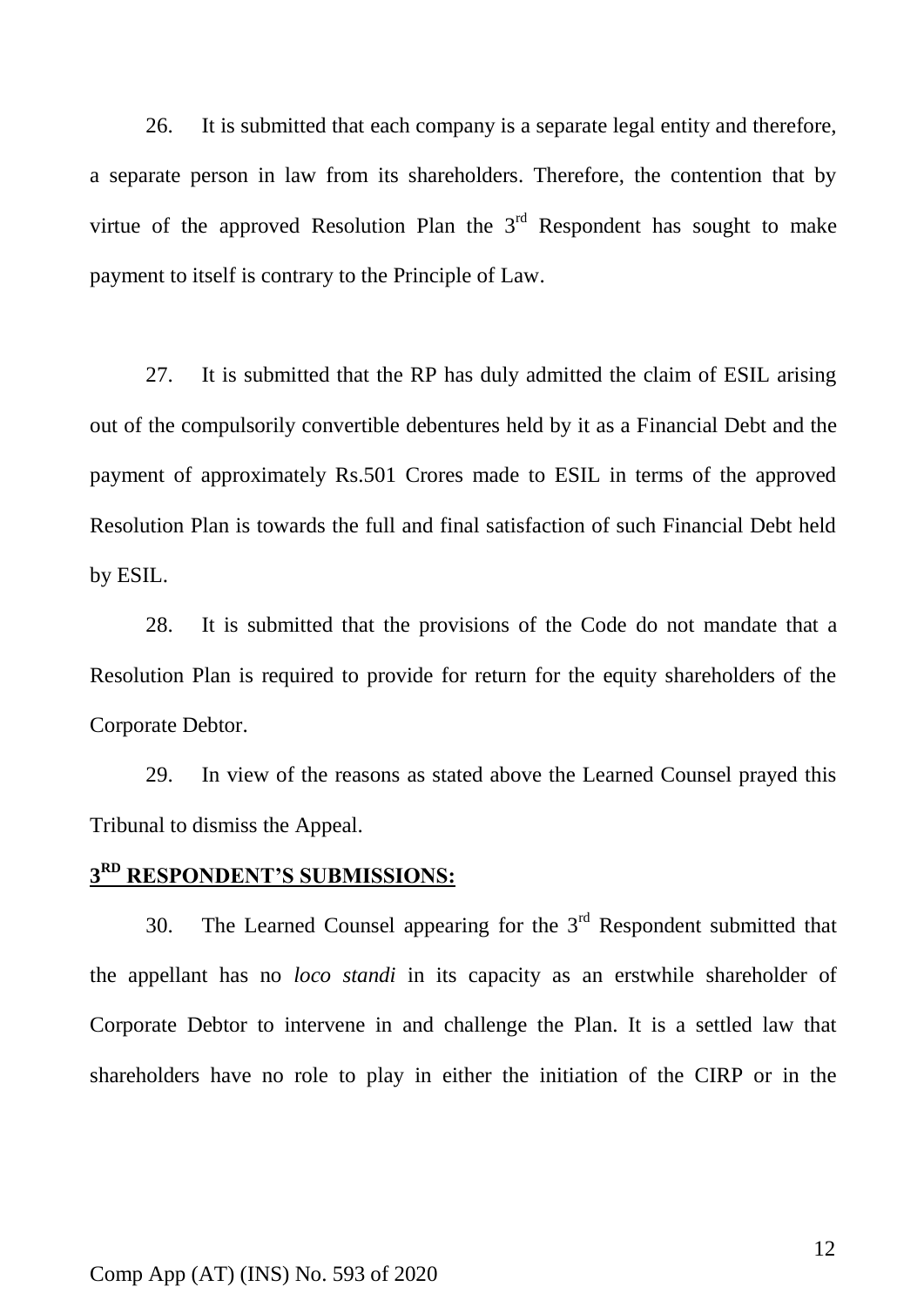Resolution Process. Shareholders have no right to take part in the proceedings of the COC. Furthermore, they are ineligible to participate as Resolution Applicants by virtue of the bar under Section 29A of the I&B Code. Further the shareholders are not entitled to receive any payments under Section 30 of the I&B Code. Therefore, the Appellant cannot be considered to be an aggrieved person within the meaning of section 61 and has no *loco standi* to challenge the Plan.

31. It is submitted that the Appellant has chosen to challenge the order belatedly on 13.07.2020 after the  $3<sup>rd</sup>$  Respondent has already disbursed payments in excess of Rs.2358 Crores under the Resolution Plan and discharged the debts of Corporate Debtor. The Appellant was fully aware of the Plan approval proceedings before the Adjudicating Authority.

32. With regard to the ineligibility of  $3<sup>rd</sup>$  Respondent under Section 29A (a) and 29A (j) of the I & B Code, it is submitted that the said reliance is incorrect and unsustainable. The Appellant sought to invoke Section 29A (a) on the ground that the Corporate Debtor was an undischarged insolvent. The phrase "undischarged insolvent" has a specific connotation in law when it is used by the legislature, and means individuals who are adjudged insolvent under the prevailing insolvency laws and not yet discharged by the Court. The Corporate persons do not even come within the purview of the Insolvency Law such as the Precedency Terms Insolvency Act 1909 and the Provincial Insolvency Act, 1902.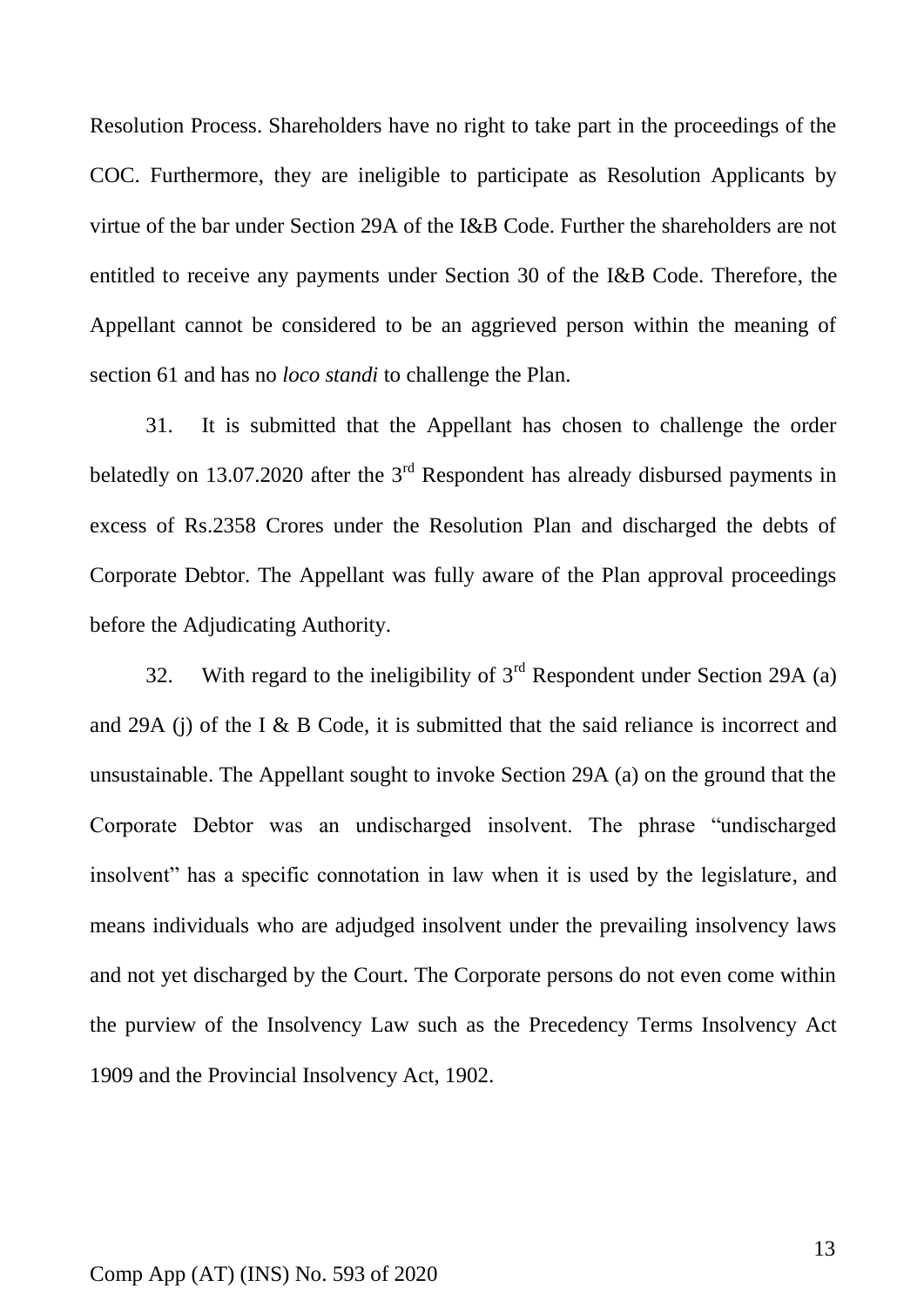33. It is submitted that the term "bankrupt" under Section 79(3) of the I&B Code, is defined to include any person adjudged as an undischarged insolvent. Section 79 is placed under part III which only applies to Individuals and Partnership Firms. Therefore, the undischarged insolvent under Section 29A cannot be the Corporate Debtor itself. Further, the contention of the Appellant that the ESIL to be a connected party to  $3<sup>rd</sup>$  Respondent under Section 29A (j) is concerned, under the scheme of Section 29A(a) read with Section 29A (j), the so-called connected party and the undischarged insolvent cannot be two separate entities.

34. The Learned Counsel submitted that Section 29A was introduced with the specific purpose of precluding undesirable persons from participating in the Resolution Process and not to punish Resolution Applicants who are genuinely attempting to revive certain Corporate Debtors.

35. It is submitted that on the date of submission of the Resolution Plan in respect of  $2<sup>nd</sup>$  Respondent, the  $3<sup>rd</sup>$  Respondent had no control over ESIL. As stated supra, the Resolution Plan for the Corporate Debtor was submitted on 30.11.2019 by the  $3<sup>rd</sup>$  Respondent much prior to the acquisition of ESIL by the  $3<sup>rd</sup>$  Respondent. The ineligibility claimed by the appellant arises from the  $3<sup>rd</sup>$  Respondent's control of ESIL which occurred on 16.12.2019 when the  $3<sup>rd</sup>$  Respondent came to acquire 100% shares of ESIL i.e. after the date on which ineligibility attaches. The said fact was admitted by the Appellant also. Therefore, as on the date of submitting the Resolution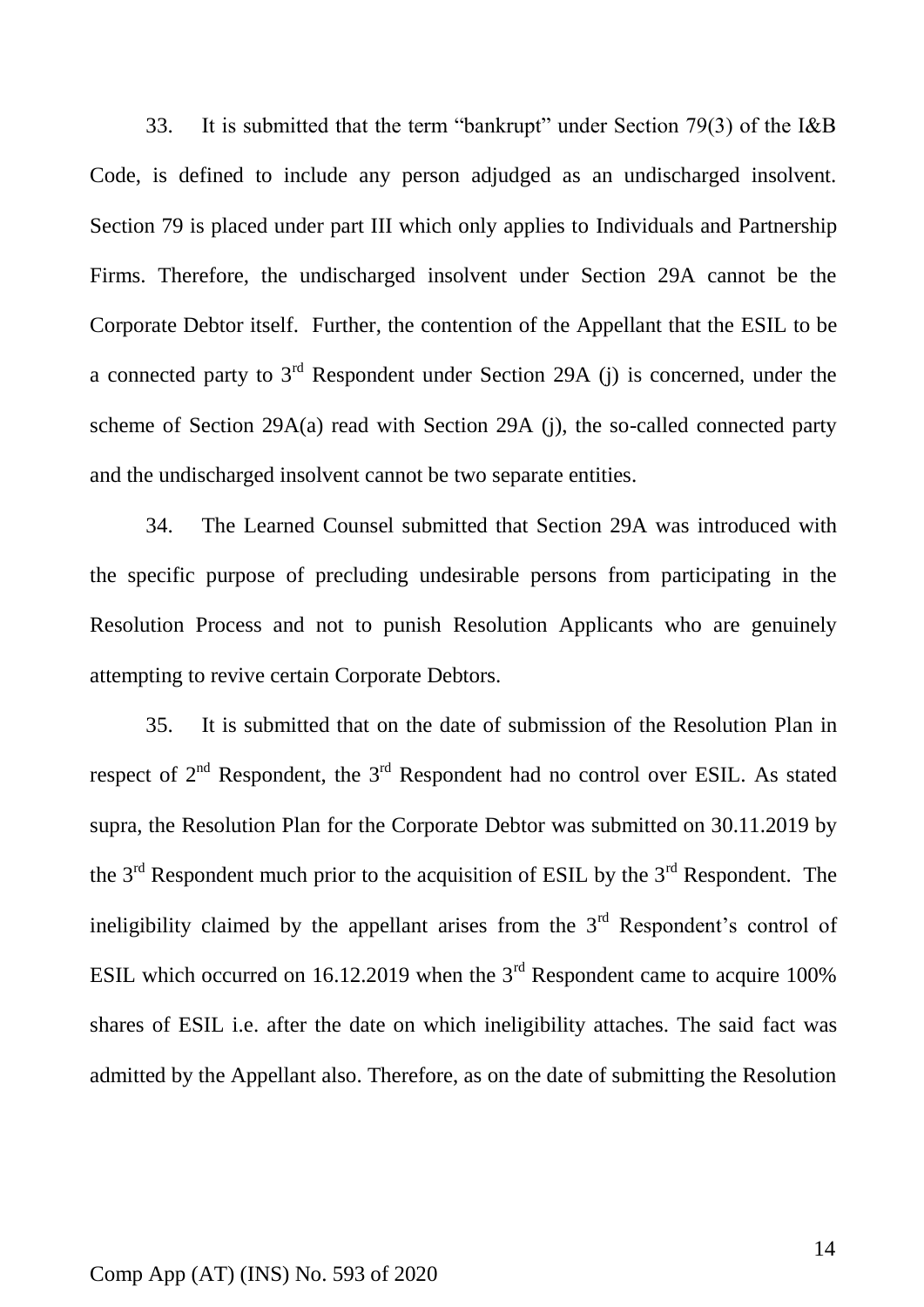Plan, the 3<sup>rd</sup> Respondent was eligible.

36. In view of the reasons as stated above, the Learned Counsel prayed this Bench to dismiss the Appeal.

37. Heard the Learned Counsel appeared for the respective parties, perused the Pleadings and documents filed in their support. After analyzing the pleadings, the issue that arises for consideration is whether the  $3<sup>rd</sup>$  Respondent is ineligible under Section 29A(a) read with Section 29A(j) of the Code, 2016 read with explanation I (iii) thereof to submit a Resolution Plan or not?

38. Before answering the issue we would like to refer to a few facts. The present Appeal filed challenging the approval of the Resolution Plan of the 3rd Respondent herein in respect of the Corporate Debtor i.e.  $2<sup>nd</sup>$  Respondent by the Adjudicating Authority vide Order dated  $2<sup>nd</sup>$  March 2019. The Resolution Professional of the Corporate filed IA/188/2019 before the Adjudicating Authority under Section 30(6) read with Section 31(1) of the I & B Code, 2016 for seeking approval of the Resolution Plan. While so, the SFIL filed two applications being CA No.12 of 2020 and CA No.194 of 2019. CA 194 of 2019 the applicant therein sought relief to allow the said applicant as intervener to be impleaded in the proceedings and sought some more directions as prayed in the said Application. However, CA 12 of 2020 the Applicant i.e. SIFL sought declaration that the Resolution Plan submitted by  $3<sup>rd</sup>$  Respondent herein be declared as illegal.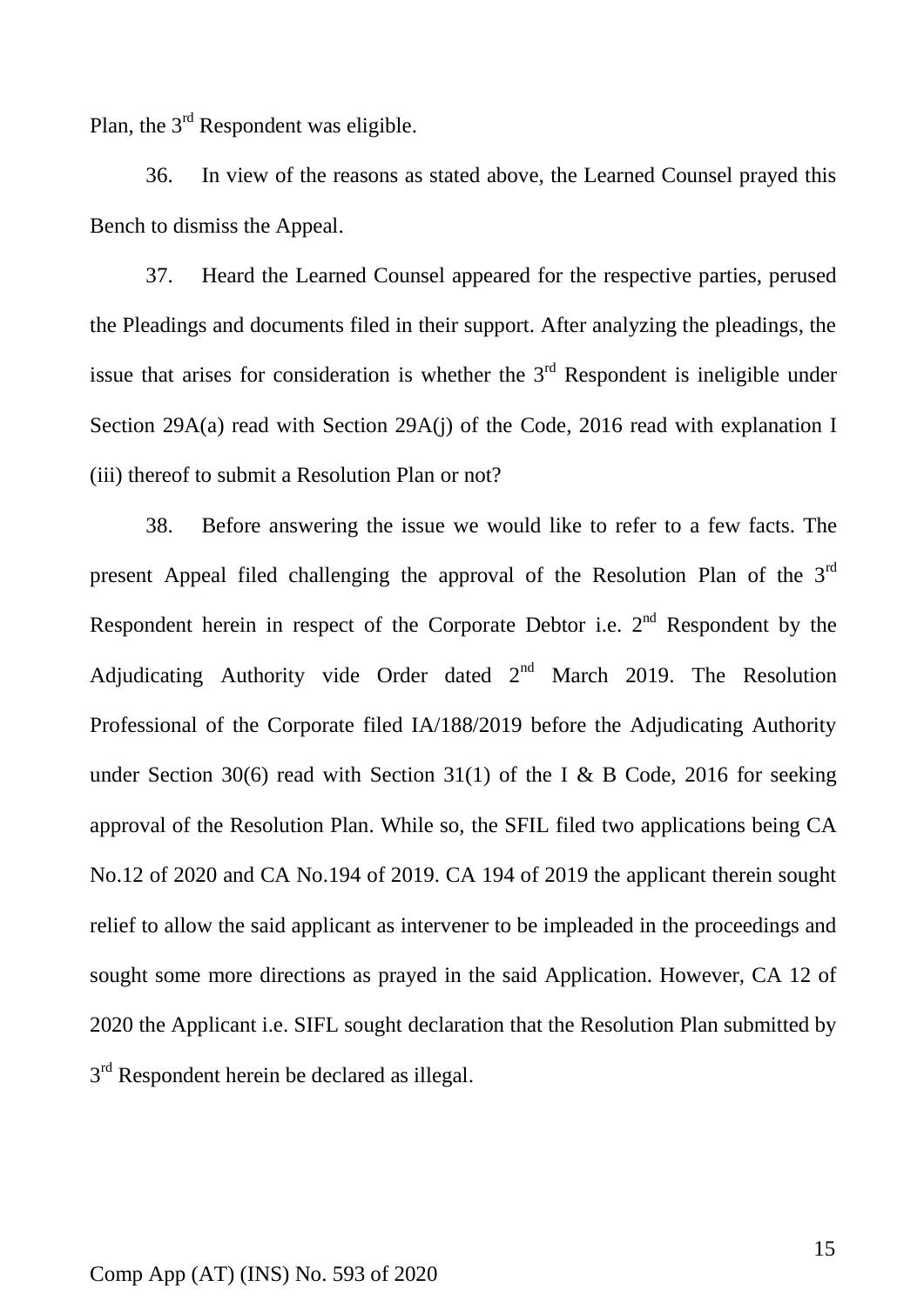39. However, the Learned Adjudicating Authority dealt those two applications and gave a finding in respect thereof. However, this Tribunal is not concerned with those issues. Having considered the application filed by the Resolution Applicant, being CA No.188 of 2019 the Learned Adjudicating Authority approved the Resolution Plan submitted by the  $3<sup>rd</sup>$  Respondent herein as per Section 31(1) of the I&B Code, 2016. It is an admitted fact that the plan of the R3 was approved by 100% of voting in the  $8<sup>th</sup>$  COC meeting held on 06.12.2019.

40. It is seen that the Appellant has not challenged nor filed any application when CA/188/2019 filed by the RP seeking approval of the Resolution Plan. However, the Appellant filed the present appeal on 13.07.2020 whereas the order passed by the Adjudicating Authority in IA/188/2019 on 02.03.2020. We are of the view that there is no challenge with regard to the ineligibility of the Respondent No.3 before the Learned Adjudicating Authority and there is no occasion for the Adjudicating Authority to deal with the same. It is also an admitted fact that the Appellant is a shareholder of the Corporate Debtor (holding 69.8% and the other Shareholder of the Corporate Debtor is Essar who holds 30.2%). One of the grounds raised by the Respondent is that the Appellant is not an aggrieved party to file the present Appeal, since the appellant is not a aggrieved party as contemplated under Section 61 of the I&B Code, 2016. However, we are not going into those issues at this point of time.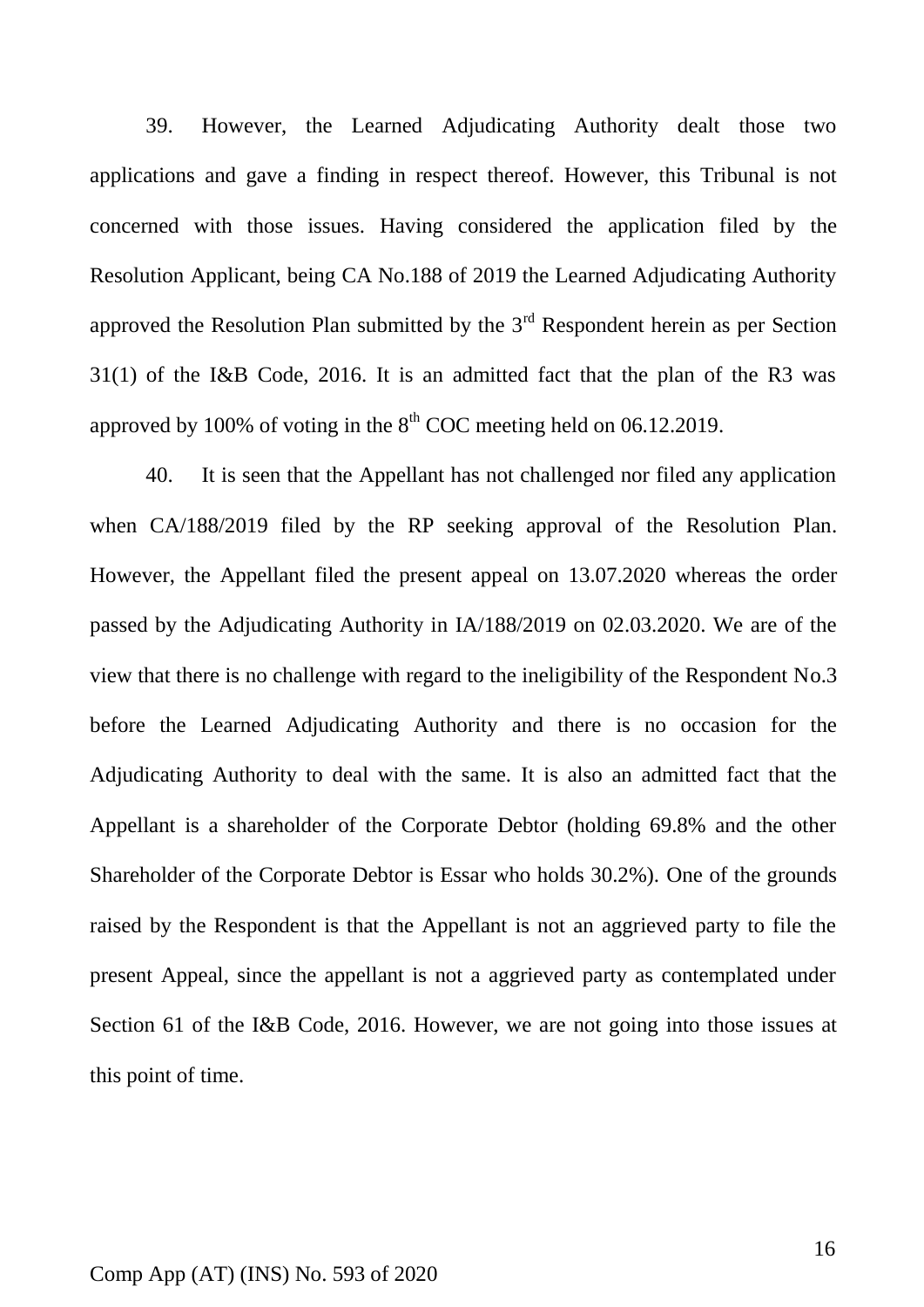- 41. Now, we classify to address the issues i.e.
	- a. whether the  $3<sup>rd</sup>$  Respondent is ineligible under Section 29A
	- b. whether the plan discriminates between two shareholders i.e. Appellant and Essar.
- 42. In this regard, we refer to Section 29A which read as under:

*"29A 'persons' not eligible to be Resolution Applicant. A person shall not be eligible to submit a Resolution Plan if such person, are any other person acting jointly or in concert with such person.*

- *a) Is an undischarged insolvent*
- *b) A willful defaulter in accordance with the guidelines of the Reserve Bank of India issued under the Banking Regulations Act, 1949*
- *c) at the time of submission of the Resolution Plan has an account or an account of the Corporate Debtor under the management or control of such person or of whom such person is a promoter, classified as nonperforming asset in accordance with the guidelines of the Reserve Bank of India issued under the Banking Regulations Act, 1949 (10 of 1949) or the guidelines of a Financial Sector Regulator issued under any other law for the time being in force and at least a period of one year has lapsed from the date of such classification till the date of commencement of the Corporate Insolvency Resolution Process of the Corporate Debtor*

*Provided that the person shall be eligible to submit a resolution plan if such person makes payment of all overdue amounts with interest thereon and charges relating to non-performing asset accounts*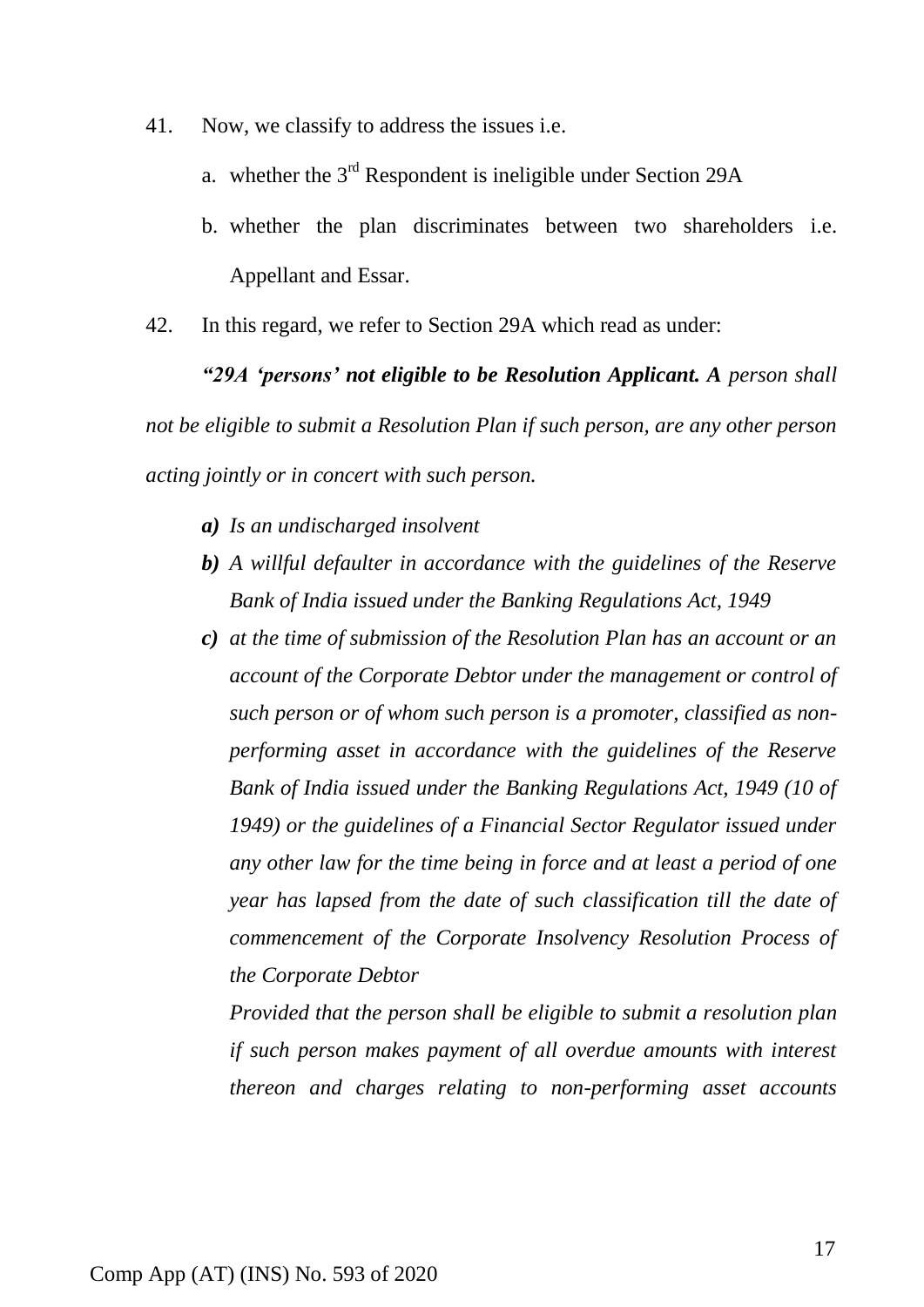*before submission of resolution plan.*

*j) has a connected person not eligible under Clauses (a) and (i).* 

*Explanation I: For the purposes of this clause, the expression 'connected person' means* 

- *(i) any person who is the promoter or in the management or control of the Resolution Applicant or,*
- *(ii) any person who shall be the promoter or in the management or control of the business of the Corporate Debtor during the implementation of the Resolution Plan, or*
- *(iii) the holding company, subsidiary company, associate company or related party of a referred to in clauses (i) and (ii) provided that nothing in clause (iii) of explanation 1 shall apply to a Resolution Applicant where such applicant is a financial entity and is not a related party of the Corporate Debtor."*

43. From the plain reading of the Section 29A Sub clause (a) which referred to as 'is an undischarged insolvent'. The undischarged insolvent has not defined in the IBC, however, the word 'insolvent' has been defined under Section 79 Sub Section 3 which falls under part III of the I&B Code. The said Part III applicable to individuals and partnership firms. As per the above sub section 3, the Bankrupt means (a) a debtor who has been adjudged as Bankrupt by a Bankruptcy Order under Section 126, (b) each of the partners of a firm, where a Bankruptcy order under Section 126 has been made against a firm or (c) any person adjudged as an 'undischarged insolvent'. Therefore, from the plain reading of the above provisions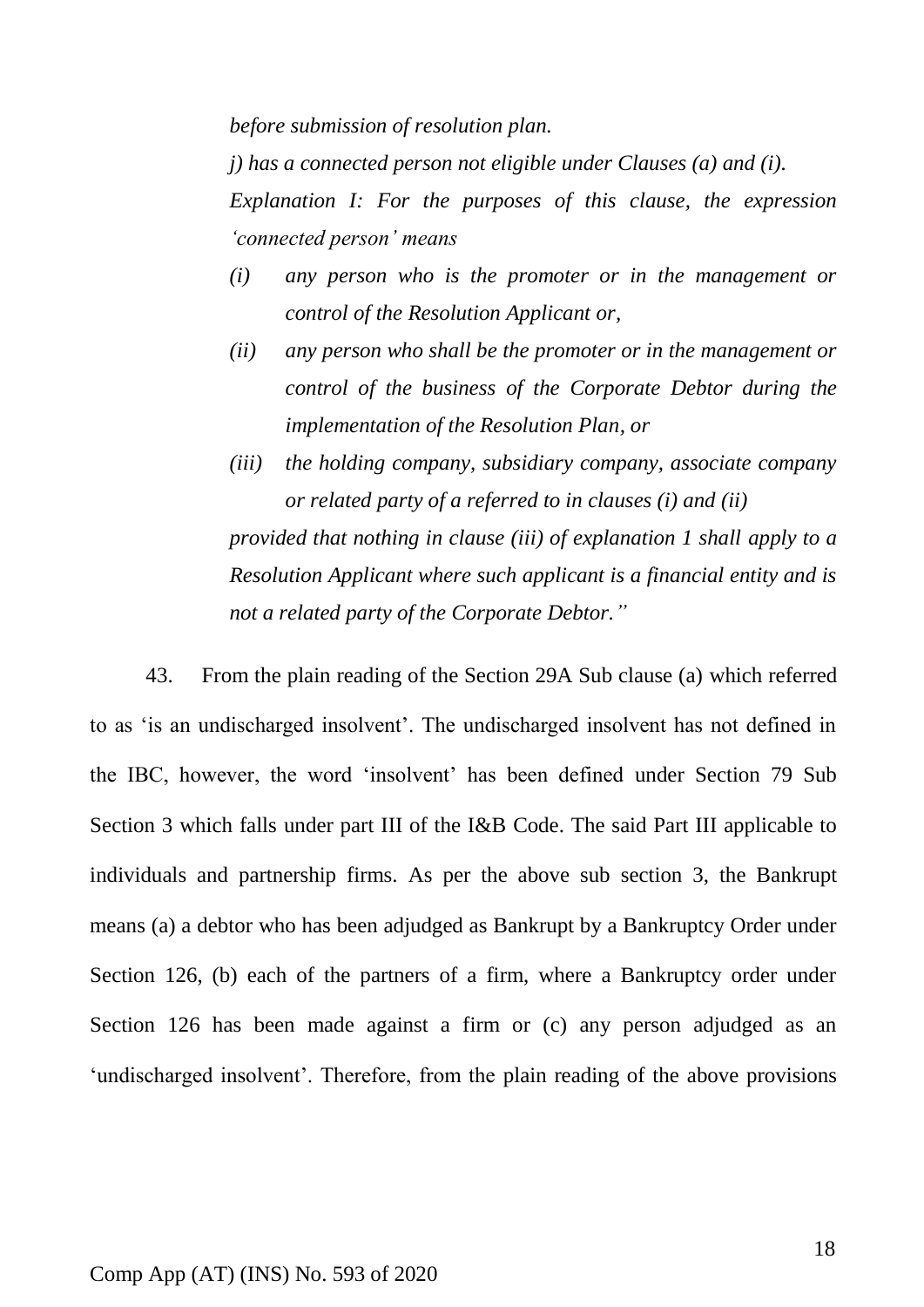the undischarged insolvent is applicable to individuals and partnership firms.

44. The Appellant cannot take the above stand that the  $3<sup>rd</sup>$  Respondent is an 'undischarged insolvent'. Section 29A was inserted by Act 8 of 2018 with effect from 23.11.2017 with a purpose precluding undesirable persons from participating in the Resolution Process.

45. The issue relating to Section 29A came up for consideration before the Hon'ble Supreme Court and the Hon'ble Supreme Court in Arcerol Mittal India Pvt. Ltd. v Satish Kumar Gupta and Ors. reported in (2019) 2 SCC, the Hon'ble Supreme Court reproduced the amendment bill placed before the Parliament and one of the Statement and objects of the Bill of the Hon'ble Minister extracted as under:

"28. The Statement of objects and reasons of the aforesaid bill lays down

2. the Provisions for Insolvency Resolution and Liquidation of a Corporate person in the Code, did not restrict or bar any person from submitting a resolution plan or participating in the acquisition process of the assets of the company at the time of liquidation. *Concerns have been raised that persons who, with their misconduct contributed to defaults of companies or are otherwise undesirable, may misuse this situation due to lack of prohibition or restrictions to participate in the resolution or liquidation process, and gain or regain control of the corporate debtor. This may undermine the processes laid down in the Code as the unscrupulous persons would be seen to be rewarded at the expense of the creditors. In addition, in order to check that the undesirable persons who may have submitted their resolution plans in the absence of such a provision, responsibility is also being entrusted on the*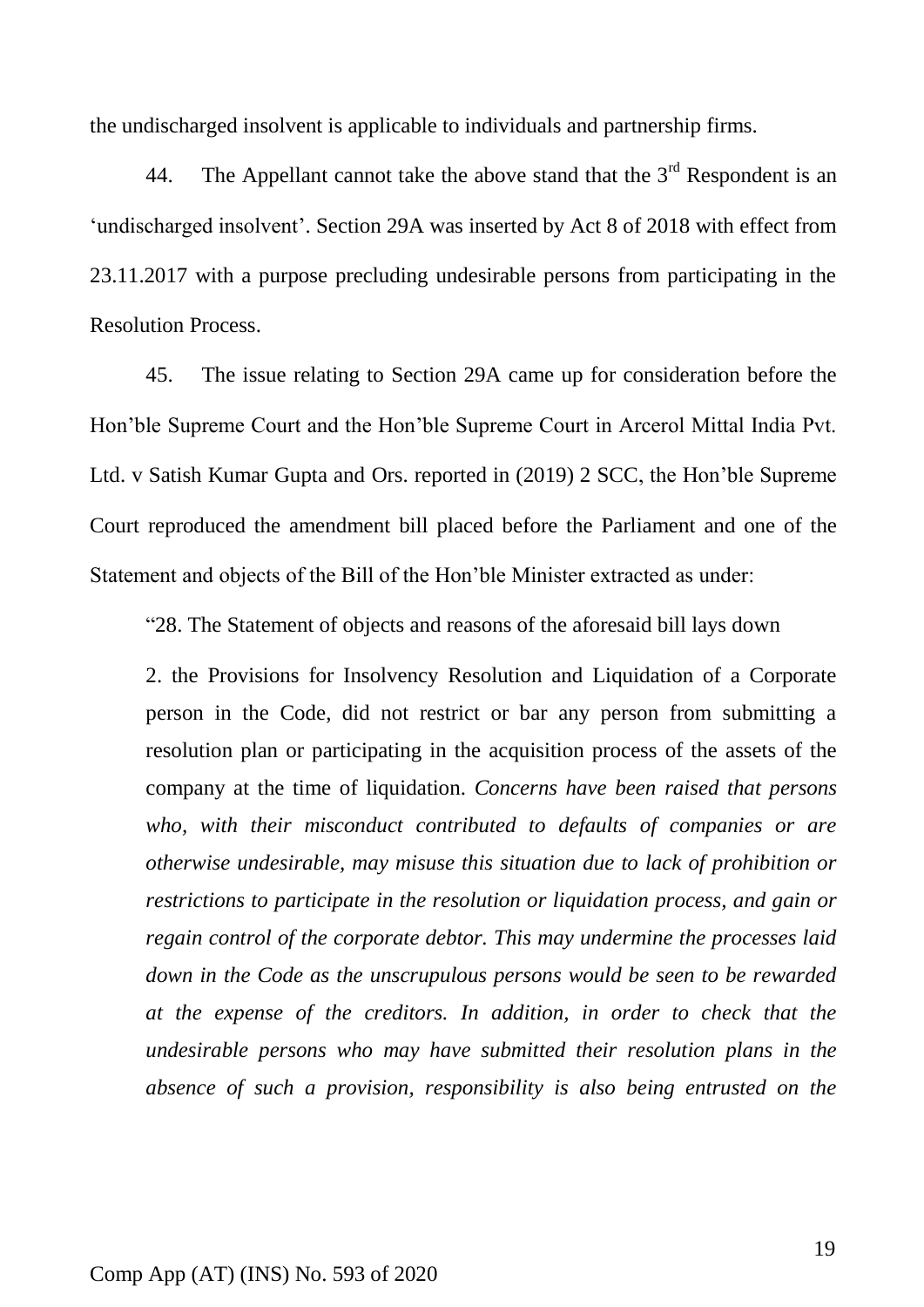*committee of creditors, to give a reasonable period to repay overdue amounts and become eligible*."

46. From the reading of the above statement and objects by incorporating Section 29A by way of amendment is to preclude undesirable persons from participating in the resolution process. Further the Hon'ble Supreme Court held that the Courts must take recourse to the purpose, object, text and context of a particular provision before arriving at a judicial conclusion. Having considered the legal position as explained hereinabove, we consider it and hold that the  $3<sup>rd</sup>$  Respondent is not ineligible to be a Resolution Applicant.

47. One of the grounds raised regarding ineligibility of the  $3<sup>rd</sup>$  Respondent who is a connected person to the Corporate Debtor by virtue of taking over the ESIL as a Successful Resolution Applicant thereof. Admittedly, the ESIL is one of the Shareholder of the Corporate Debtor. In accordance with Section 29A (J) of the I&B Code which refers to connected person.

48. The 3rd Respondent is a Successful Resolution Applicant of ESIL and ESIL is one of the Shareholder of the Corporate Debtor. While so, it is an admitted fact that the Successful Resolution Applicant has not stepped into shoe of the Corporate Debtor i.e. ESIL in view of the reason that the matter has been pending before the Hon'ble Supreme Court and the Hon'ble Supreme Court vide its order dated 12.04.2019 directed the non-implementation of the order of the Ahmedabad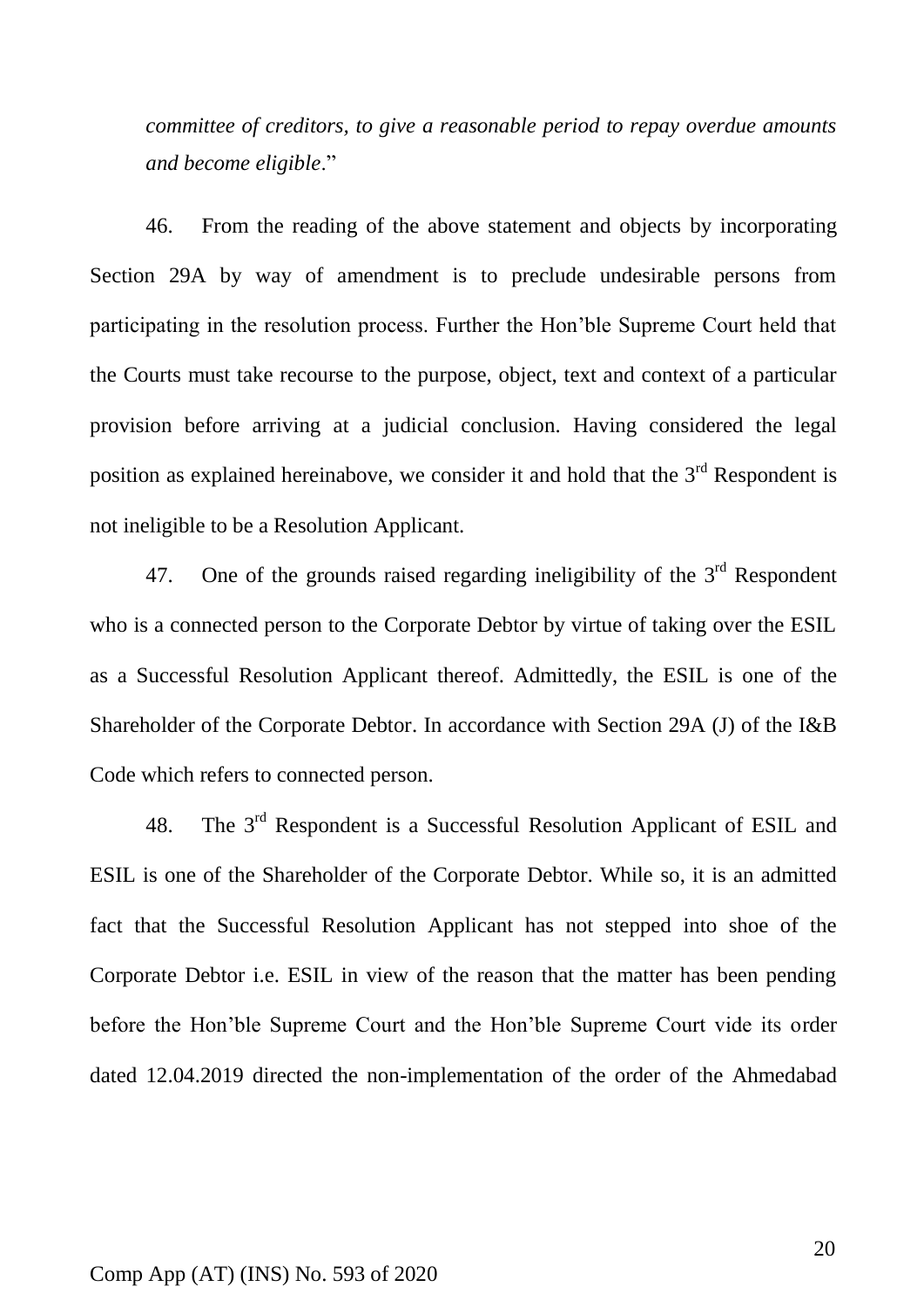Bench of Adjudicating Authority until the appeal before the Hon'ble Supreme Court was finally decided. The Hon'ble Supreme Court on 22.07.2019 directed a status quo to be maintained by the parties in civil Appeal No.24417 of 2019. Further, the Hon'ble Supreme Court finally disposed of the Appeals on 15.11.2019 and till such time, there was no occasion of implementing the resolution plan of ESIL. It is on record that the 3<sup>rd</sup> Respondent took over the management and control of ESIL on16.12.2019. It is borne out from the facts that the  $3<sup>rd</sup>$  Respondent submitted expression of interest on 28.08.2019 and thereafter submitted the Resolution Plan in November 2019 and approved by the COC on 06.12.2019 i.e. prior to taking over the Management and Control of ESIL.

49. To elaborate further, with regard to undischarged insolvent means a person declared by the relevant court to be insolvent. As per the I&B Code, 2016 the CIR process is a process undertaken for Resolution of the Corporate Debtor as a going concern to save it from Corporate Death i.e. Liquidation. In our view, the Successful Resolution Applicant who takes over the company as the going concern unless and otherwise, declared as ineligible under the Provisions of I&B Code, 2016, cannot be treated as ineligible.

50. In view of the aforesaid fact, the  $3<sup>rd</sup>$  Respondent was not in the control and management of ESIL until the disposal of the Appeals by the Hon'ble Supreme Court. Therefore, the Appellant cannot be treated or classified as a connected person.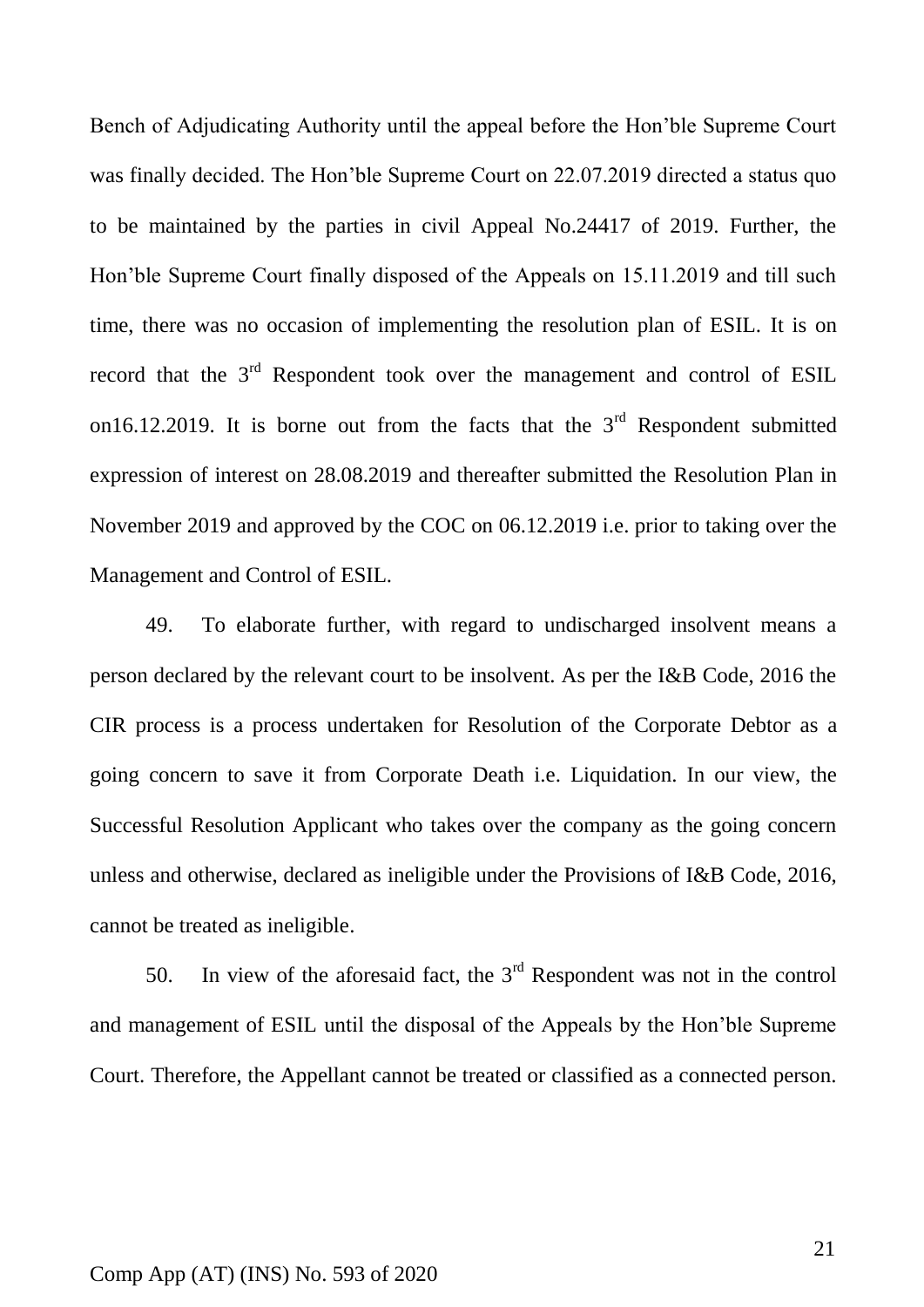Till the time the Appellant finally took the company into its control and management, the company was managed and was under the control of the Resolution Professional of ESIL.

51. As on the date of submission of Resolution Plan to this Corporate Debtor by the  $3<sup>rd</sup>$  Respondent, the  $3<sup>rd</sup>$  Respondent was not the shareholder of the Corporate Debtor i.e. OSPIL. Therefore, the stand that it is the connected party is rejected.

52. Further, Section 29A(c) would not be applicable to Resolution Applicants who acquire a Corporate Debtor pursuant to a prior Resolution Plan approved under the Code. Therefore, we hold that the  $3<sup>rd</sup>$  Respondent is not ineligible for the submission of Resolution Plan as a Successful Resolution Applicant.

53. The other contention of the Appellant is that the ESIL who is a 32% shareholder paid a sum of RS.501.01 Crore and the Appellant was not made any payment. It is to state that the ESIL who is a shareholder of the Corporate Debtor and having Compulsorily convertible Debentures and the ESIL was categorized as Financial Creditor of the Corporate Debtor. As per the approved Resolution Plan the 3<sup>rd</sup> Respondent proposed a payout based on the admitted principal amount due to all Financial Creditors and would be paid in full in accordance with the List of Creditors. Further the Plan has ensured equal treatment of all admitted Financial Debtors of the Corporate Debtor by ensuring payment of Rupees 100% Principal admitted debt. It is